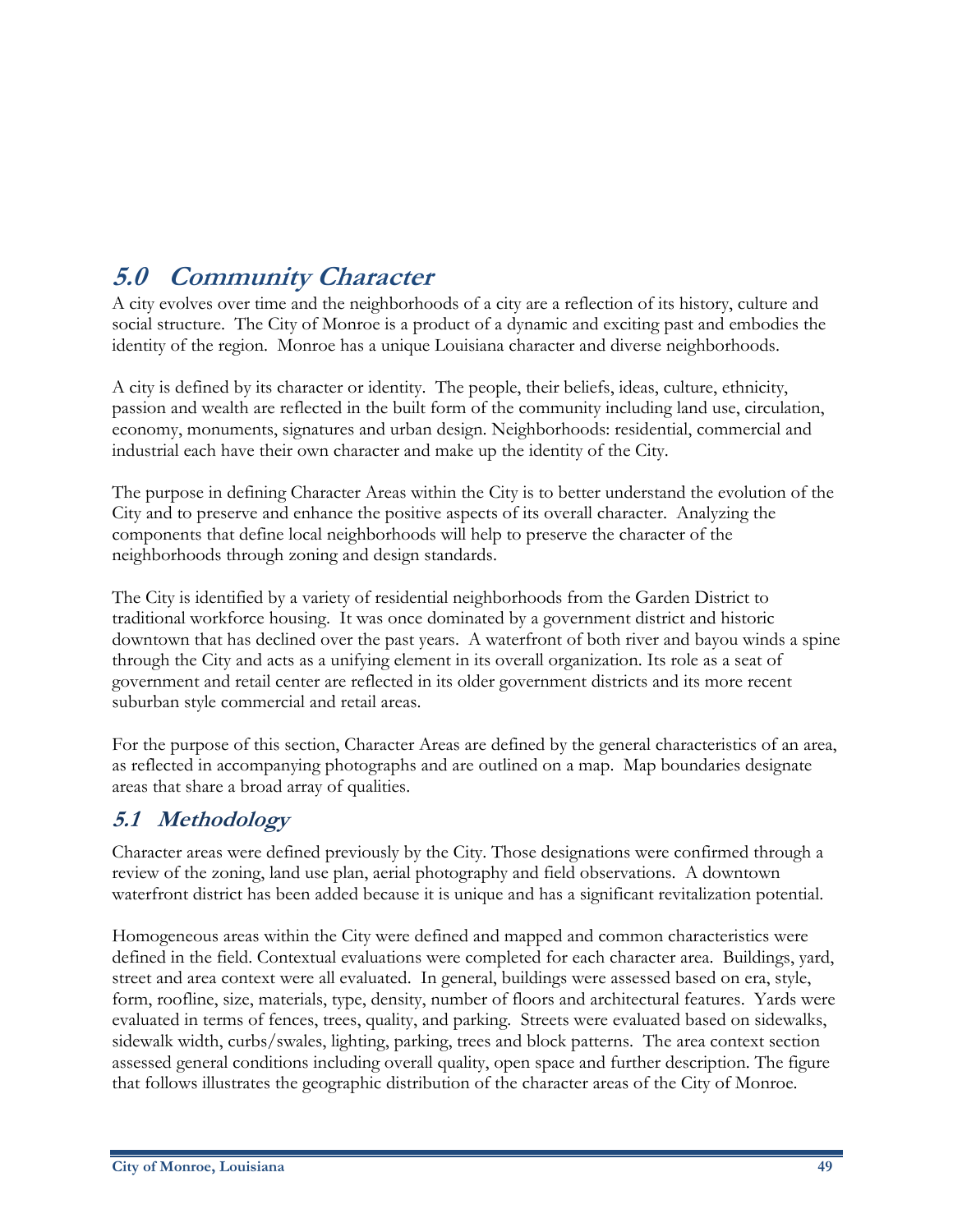**The Monroe Comprehensive Plan** 

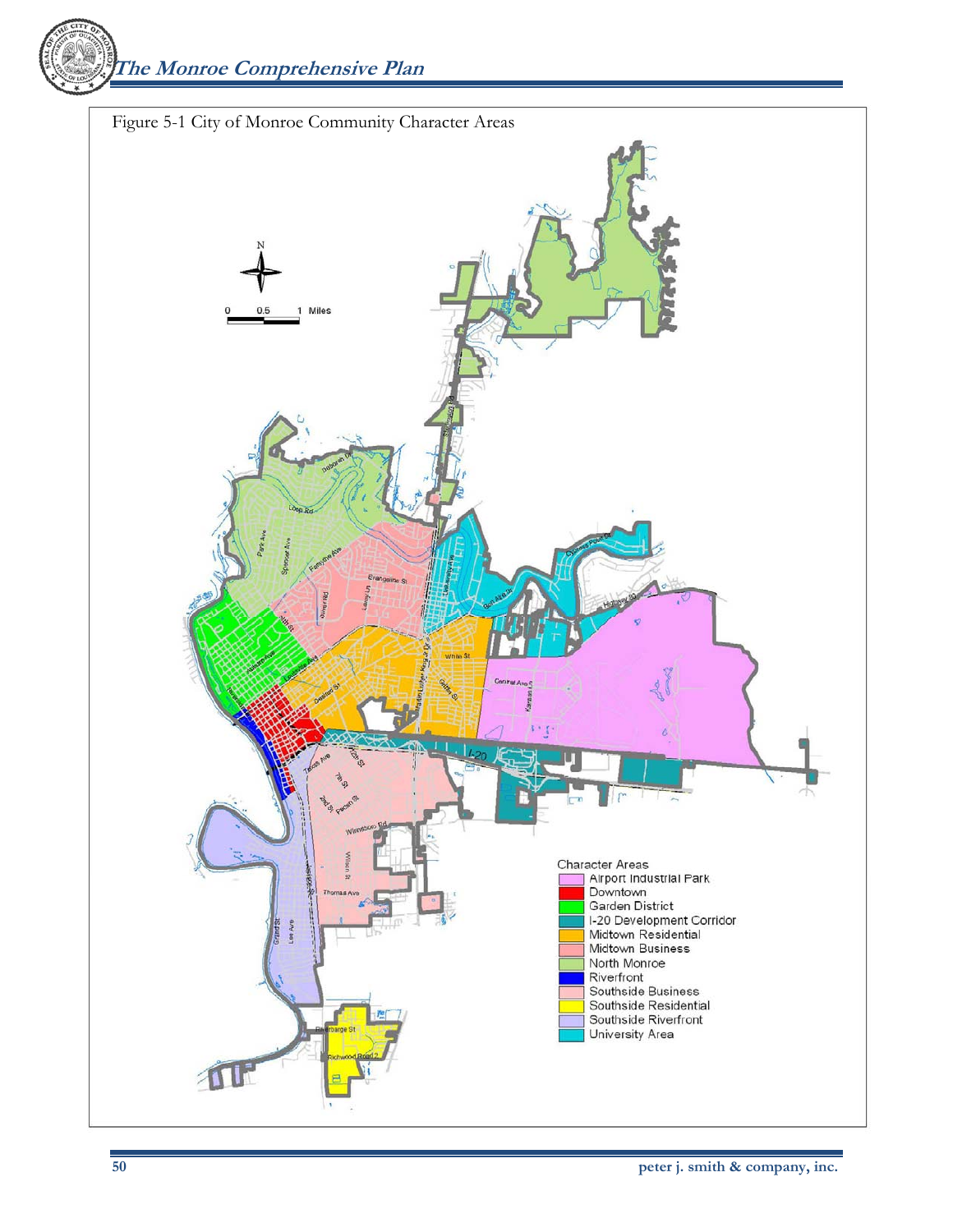# **5.2 Summary of Character Areas**

## **5.2.1 Downtown**

The downtown area primarily consists of commercial office and retail, government and institutional structures (including federal, state, parish and city buildings). The core is dominated by hospital and government buildings and a park, which are reinforced by the waterfront open space area. This area was mainly developed post World War II, between 1947 and 1953. Some buildings date to the 1920's.

There are numerous buildings in the downtown core that have architectural merit and are worth preserving.

Most buildings have flat roofs and brick construction with first floor retail and multi-floor office or residential. The skyline generally reflects buildings of two to ten floors. Most retail space and upper floors are vacant. Both front and side yard setbacks are minimal.

Sidewalks are of an adequate width. Mature street trees are minimal but there are smaller trees present. There are a number of at-grade parking lots; some of which are well landscaped. Street parking is prevalent. All streets are lighted.

There remains only the vestige of the original planned organization of the downtown. It retains however, a comfortable urban scale and attractive older buildings. The presence of the riverfront is an asset to be capitalized on. Unfortunately the downtown is underutilized and suffering from neglect.

# **5.2.2 North Monroe**

North Monroe consists of a range of single-family residences, approximately 1,000 to 2,000 square

feet, which were built between 1967 and 1985. Many of the homes in River Oaks and Frenchman's Bend subdivisions were built in the 1990s and 2000s. Homes are constructed of a mixture of wood, brick and shingle and are one and two stories in height. Densities range between three and five units per acre. There are also a number of two story apartment buildings. Some suburban style commercial development exists along major corridors; especially along US Highway 165.

Distance from the street ranges from 10 feet in older areas to 25 feet in newer suburban areas. Yards are well landscaped and have mature trees. There is no on-street parking. Parking is provided in private driveways. Streets are paved and of adequate width. Sidewalks are located on one side of the street. There is a mixture of swales and curbs. Streets are lit.

North Monroe is a very comfortable and attractive residential area offering a mixture of residential development styles.





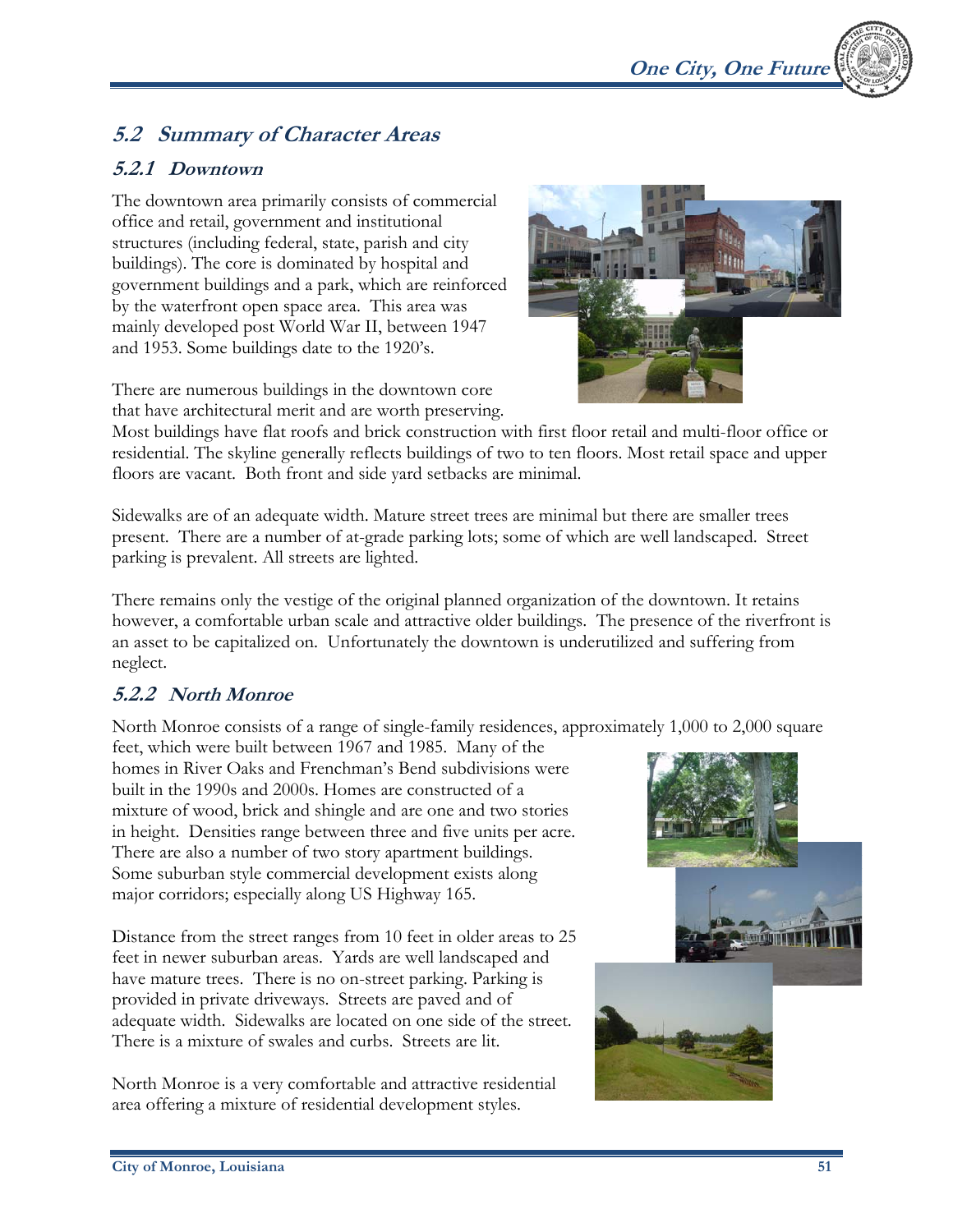# **The Monroe Comprehensive Plan**

# **5.2.3 Interstate Corridor**

Open fields, big box retail, highway commercial and some office and warehouse developments typify the corridor adjacent to I-20. Buildings are generally single story, flat roofed and constructed of stucco, brick, masonry, concrete and metal. Most development has occurred since the 1970's.

Distance from the street varies but is usually large with perimeter parking and minimal landscaping. Fences are usually situated to provide security or screening of storage areas. There are no sidewalks and street trees are not prevalent.

The corridor area has potential for development to service the regional market but lacks organization and character.

# **5.2.4 Midtown Business**

The midtown business area primarily consists of strip commercial development that has been in existence since 1970. The area's single and multi-family residences were developed between 1967 and 1978. Commercial uses include modern high-rise office as well as strip retail. There is also a mix of industrial and warehousing. Building materials include: brick, stone, wood and stucco.

The area could be characterized as medium density with houses situated away from the street, often to accommodate parking. There are few site trees or street trees. Sidewalks are located on the main corridors. Streets are adequate and lit. The road pattern does not relate to the traditional grid.

Development quality is low in most of the commercial development except for the newer areas which is fairly high quality. The district has an eclectic flavor although it is primarily suburban.

# **5.2.5 Garden District**

The Garden District consists of primarily older, single-family residences developed from approximately 1930 to 1950. However, some houses predate those time periods. Homes have low-pitched rooflines and consist of mainly wood lapboard with some brick. Homes range in size from 800 to 2,000 square feet. Densities range from three to four units per acre.

This very attractive area is heavily landscaped and has mature vegetation and trees. Distance to the street ranges from 10 to 20 feet. Many houses have porches either screened or open. There are no front yard fences. Roads are paved and are of adequate width with curbs and sidewalks. There is a defined urban style grid.



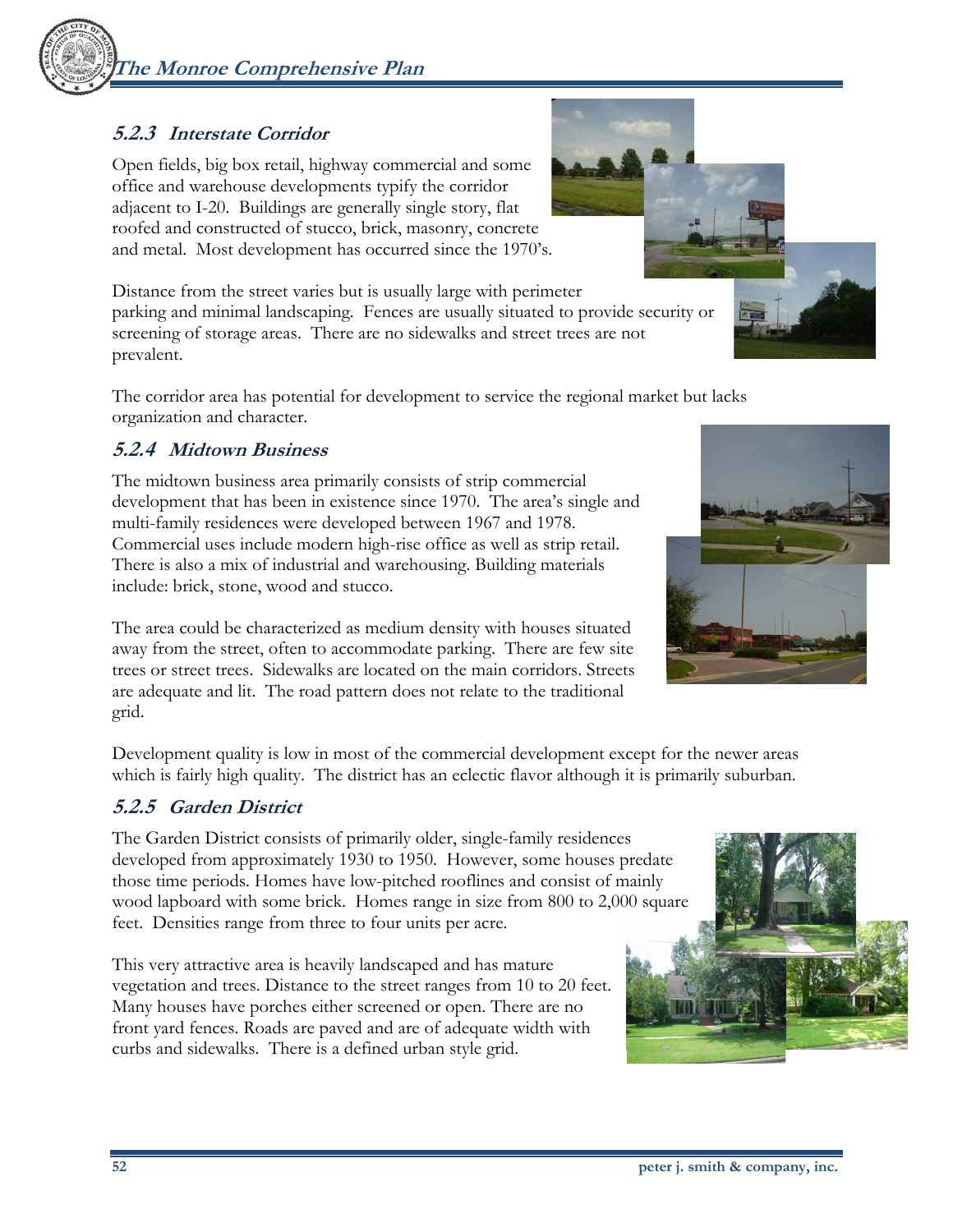The area offers a unique southern style and flavor and it is enhanced by its relationship to Forsythe Park and the riverfront.

#### **5.2.6 Southside Riverfront**

This area was developed as single family and duplex residential in the late 1950's and 1960's. These primarily bungalow-type homes are between 600 and 2,000 square feet in size. Construction materials include brick and wood siding. Densities are medium from five to six units per acre. Trees and landscaping are mature.

Structures are approximately 20 feet from the street and there are few sidewalks. Roads are curbed, paved and of adequate width. The block layout is in a grid form.

This is a generally well maintained, lower to middle-income, residential area that is supported by its proximity to the river. Some areas are impacted by substandard and poorly maintained homes

# **5.2.7 University Area**

This area is dominated by the presence of the university buildings. However, it also includes quality, single-family residences along the north side of the bayou, residential development and apartments near the university and strip commercial along the major corridors. The area developed during the 1960's and 1970's and includes primarily brick buildings ranging from 1,000 to 1,500 square feet. Densities range from three to four units per acre.

The distance between structures and the street are large and include front yard parking. Lot trees and landscaping are dominant and are relatively mature in residential areas. There are few sidewalks. Commercial areas have minimal landscaping but some areas have sidewalks.

Generally the commercial area is low in quality while the residential areas could be characterized as comfortable middle class neighborhoods.

# **5.2.8 Southside Business**

Land uses are primarily residential and commercial development. A mixture of development has occurred since the 1960's with pockets dating back to the 1940's and 1950's. Primary building materials are brick and wood siding. Home sizes range from 600 to 1,000 square feet. Densities range from five to seven units per acre. Houses are situated from the street in the 20-foot range. Yards are fenced and landscaped and trees are mature.

Streets are in a grid form, vary from narrow to adequate; they have swales and are laid out in a grid pattern. There are no sidewalks.











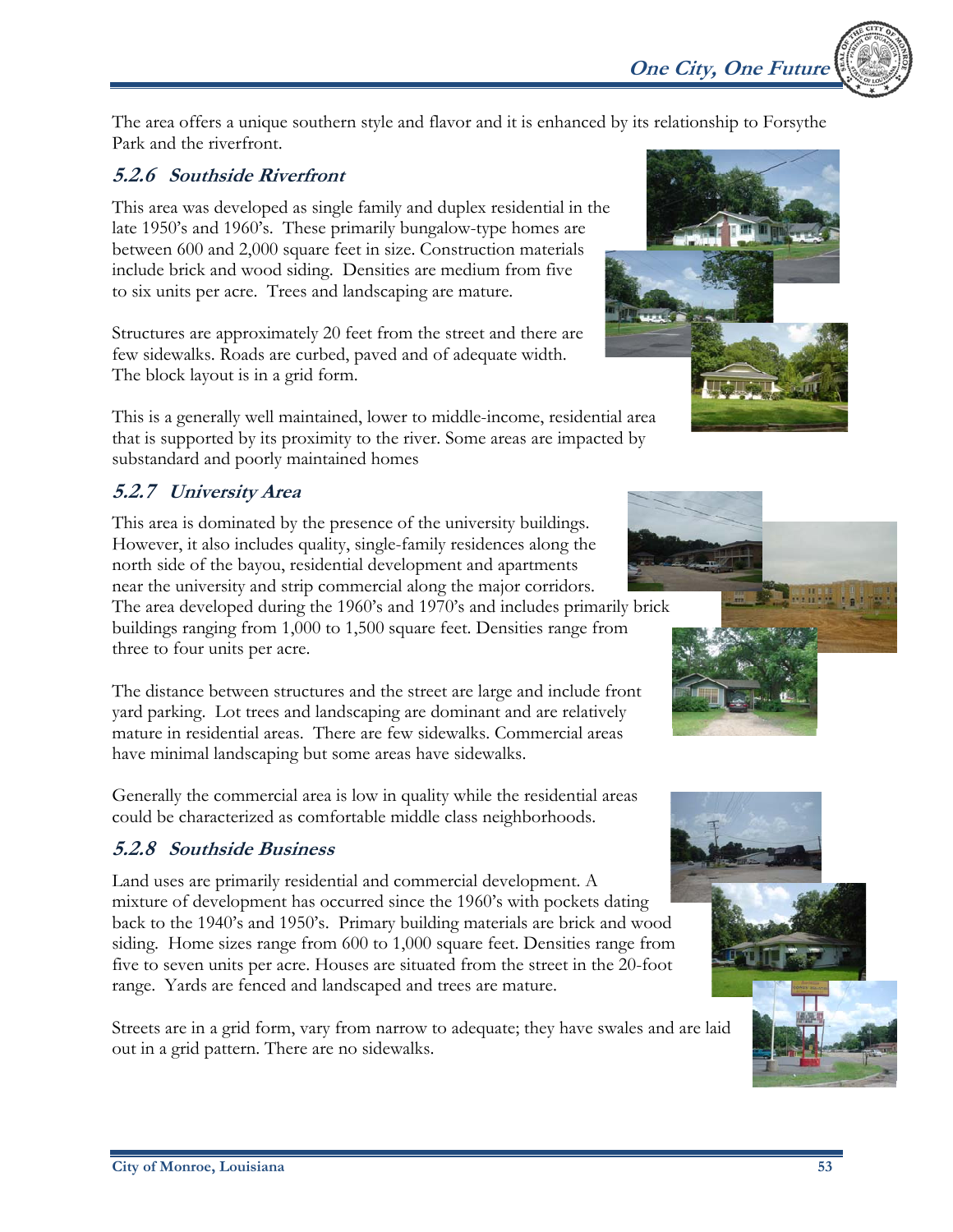**The Monroe Comprehensive Plan** 



Development in the area is of low to medium quality. There is a broad mix of uses but the area lacks organization.

#### **5.2.9 Southside Residential**

The south side residential area is primarily single-family residential development with larger front yards, which have a somewhat suburban character. Homes were built in the 1960's to 1970's and are 800 square feet and larger. There is also a strong presence of suburban style housing. Densities range from five to seven units per acre.

There are some mature trees but no consistency in the planting patterns. There are no sidewalks and roads are narrow with swales.

The south side residential district generally consists of low to medium quality, workforce housing.

# **5.2.10 Midtown Residential**

This area consists of primarily single-family residences, which were constructed in the 1930's to

1950's. Most houses are one-story bungalow style with floor plates ranging from 800 to 1500 square feet. Densities range from six to eight units per acre. Many of these homes have porches but there are no other prominent architectural features. Façade materials include brick, lapboard wood siding and wood or asbestos shingle.

Structures are close to the street, generally less than 20 feet, creating a strong neighborhood relationship with the street. Fences are predominantly located in the rear yard. Trees tend to be mature and residential landscapes are mostly lawns. There is no consistency or predominance of street trees.

There are no sidewalks. Streets are lit. There is no on-street parking due to the narrow streets that have swales. Parking is located in the front yard. The asphalt condition is adequate and there are numerous one-way streets.

Generally, the area has a strong rural feel. There are numerous non-conforming land uses.

# **5.2.11 Airport Industrial**

The airport industrial district centers on the airport terminal and buildings. The surrounding area consists of office, industrial and warehouse. Two high quality office buildings are located in the area along with a variety of lower quality buildings and industrial uses. Façade materials include: brick, masonry, metal and aluminum. Many of the buildings are pre-fabricated. Offices are two to four stories in height with most buildings exceeding 10,000 square feet. There are few design details except in the office buildings.



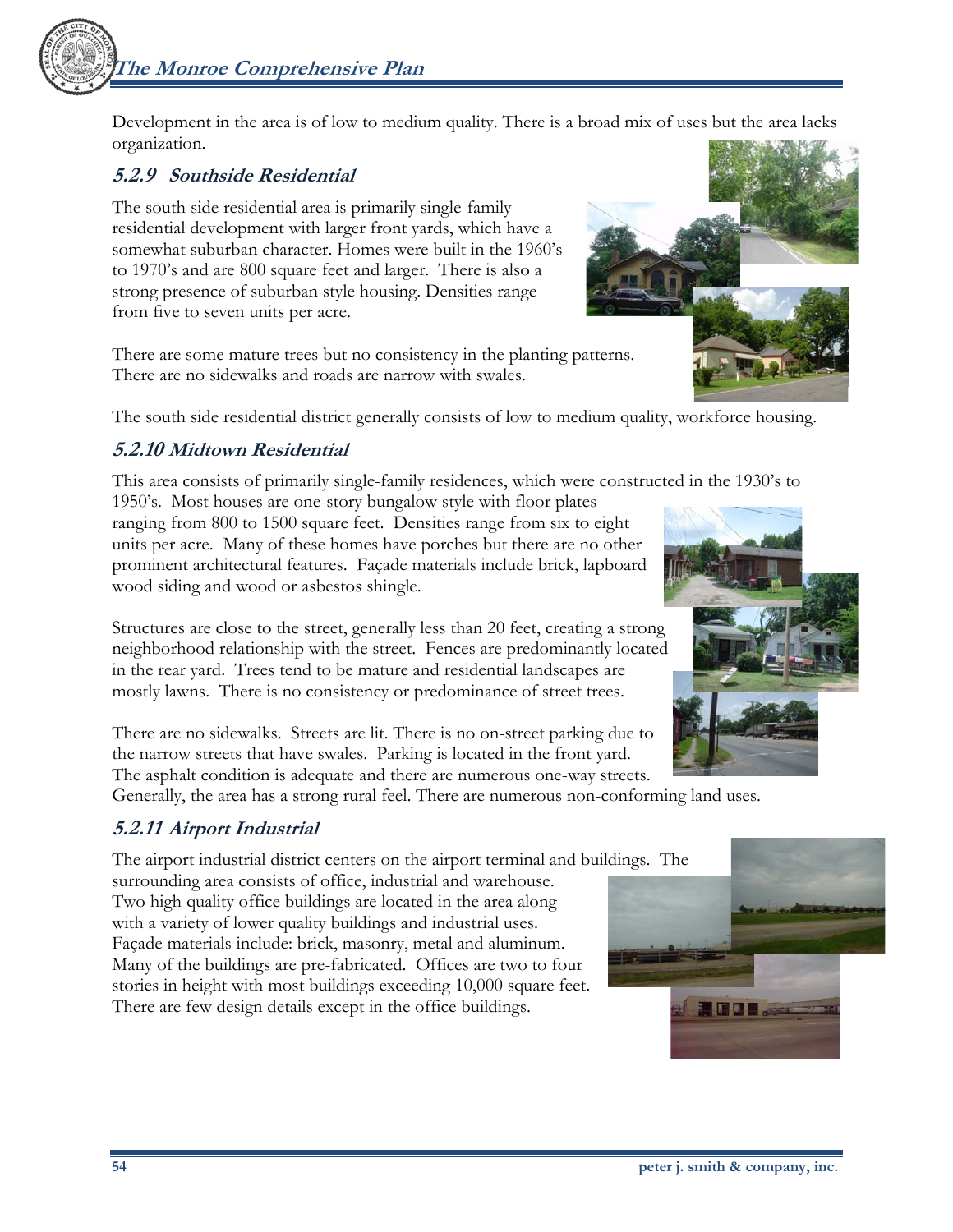The density of development is low and the distances to the street tend to be large, which gives a broader spatial quality to the district. Sites are generally fenced for outdoor storage and security. Tree planting and landscaping are minimal; parking areas are large and undefined.

There are no sidewalks and streetlights are located on wooden poles. Roads are wide and there is no on-street parking. Primary roads have four lanes and curbs while other roads have open swales. The road layout is generally a grid pattern. There is a wide range of character in the area from quality office to temporary metal storage. There is a lack of organization in the relationship between various uses and structures and the street grid and landscape are not contiguous to the City.

# **5.2.12 Downtown Waterfront**

The downtown waterfront has been added as a separate district because it has a unique development opportunity and a character that is different from the surrounding districts.

Open space, the river and the floodwall barrier dominate the area. Land uses include office, retail, and industrial development, a children's museum and a restaurant. Buildings are two-stories or less and are constructed of brick and masonry. Most buildings are vacant. Many of the buildings have a unique historical character. Redevelopment of some historic downtown buildings was underway in 2008, including the signature Penn Hotel building.



Pedestrian circulation along the river is confined to the boardwalk. Streets have sidewalks that are adequate in width but there are no street trees. Rear access is adequate for pedestrian circulation.

The waterfront area is underutilized and has a unique historical and waterfront character. In addition to historic building facades, long vistas and green open spaces dominate the environment.

## **5.2.13 Conclusions**

The character of Monroe is defined by its past as an agricultural and waterfront community. This cultural and economic history, as it is reflected in its built forms, should be preserved and enhanced as the City looks to the future.

The City was originally laid out with a focus on its waterfront and water transportation. This is evident in the orientation of streets, parks, blocks and signatures towards the river. Vistas and sightlines were preserved and accented. Bayous, wetlands, creeks and open spaces were employed to enhance the urban experience and to connect the various elements of the City. As the City grew, it encompassed neighboring agricultural communities and farm worker housing. Over time, less consideration was given to its physical layout. This phenomenon occurred within the City Planning field in general, in which there was a shift in focus away from controlling the urban form to controlling land uses. As a result the urban form became less understood, less organized and less enjoyed.